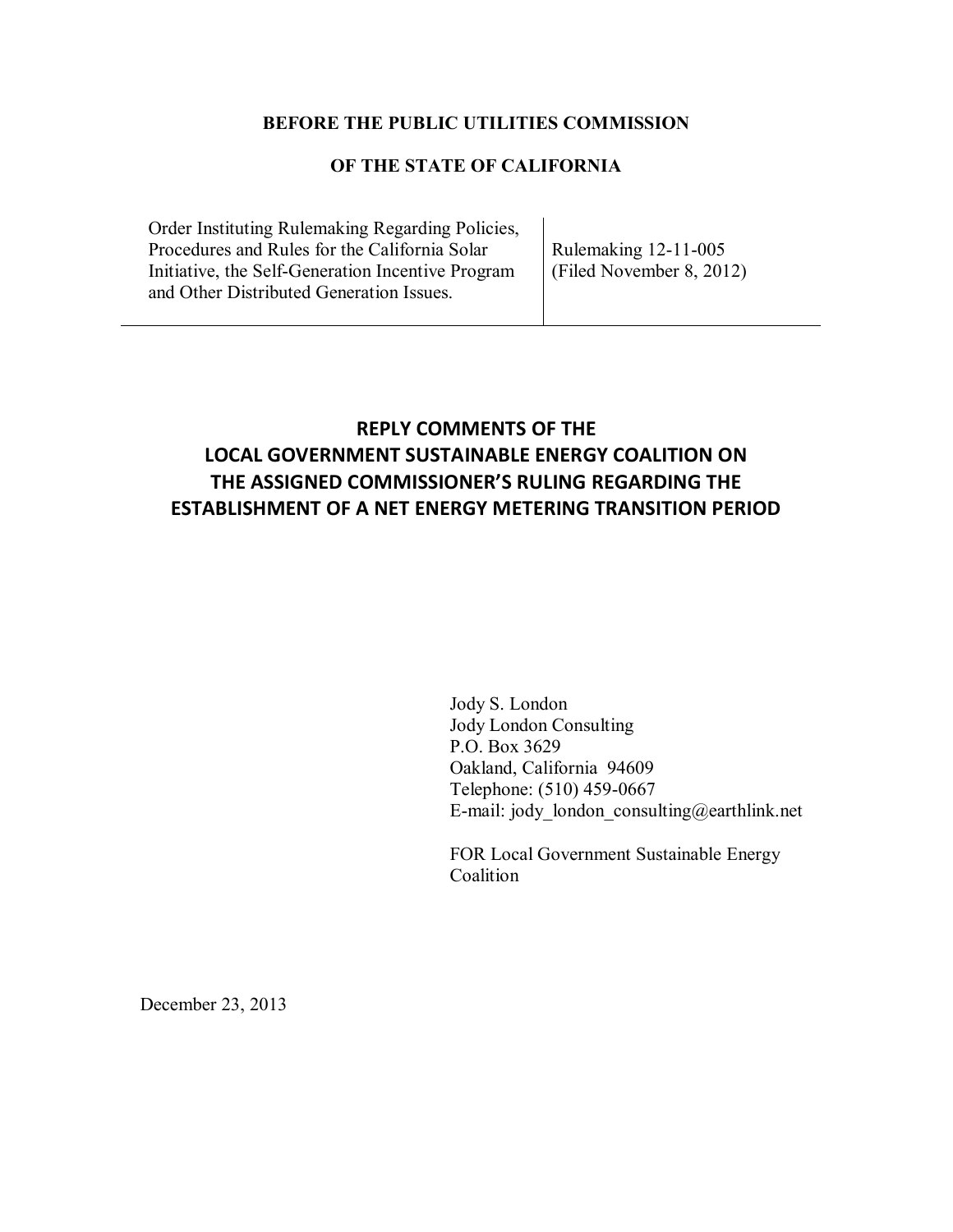In accordance with the Rules of Practice and Procedure of the California Public Utilities Commission's ("Commission") and the rulings of the Assigned Commissioner and Administrative Law Judge, the Local Government Sustainable Energy Coalition<sup>1</sup> ("LGSEC") offers these Reply Comments to the Assigned Commissioner's Ruling regarding the first phase of implementation of Assembly Bill 327 (2013). Like many of the other customer groups that submitted opening comments, members of the LGSEC have invested in solar energy for our government facilities, and encouraged our communities to do the same in their privately owned homes and businesses, to help California achieve its ambitious energy and environmental goals, and also to hedge against rising energy costs and therefore better use scarce public resources. Our solar installations are critical elements of climate, sustainability, and energy policies and regulations adopted by local governments. The Commission should honor the financial commitments local governments have made in good faith.

The LGSEC has reviewed the many opening comments submitted on December 13. The comments of the other customer groups, particularly the Net Energy Metering Public Agency Coalition ("NEM-PAC"), the Agricultural Energy Consumers Association ("AECA"), the California Farm Bureau Association, and the California Climate and Agriculture Network, are equally true for local governments. We agree with AECA when it states: "This analysis and the ultimate investment decisions were based on the NEM program (full retail) structure that existed at the time these investments were made. The concept that fundamental NEM program parameters could now change for these existing investments is of great concern to our

 $\overline{a}$ 

 $<sup>1</sup>$  The LGSEC is a statewide membership organization of cities, counties, associations and councils of</sup> government, special districts, and non-profit organizations that support government entities. Each of these organizations may have different views on elements of these comments, which were approved by the LGSEC's Board. A list of our members can be found at [www.lgsec.org.](http://www.lgsec.org/)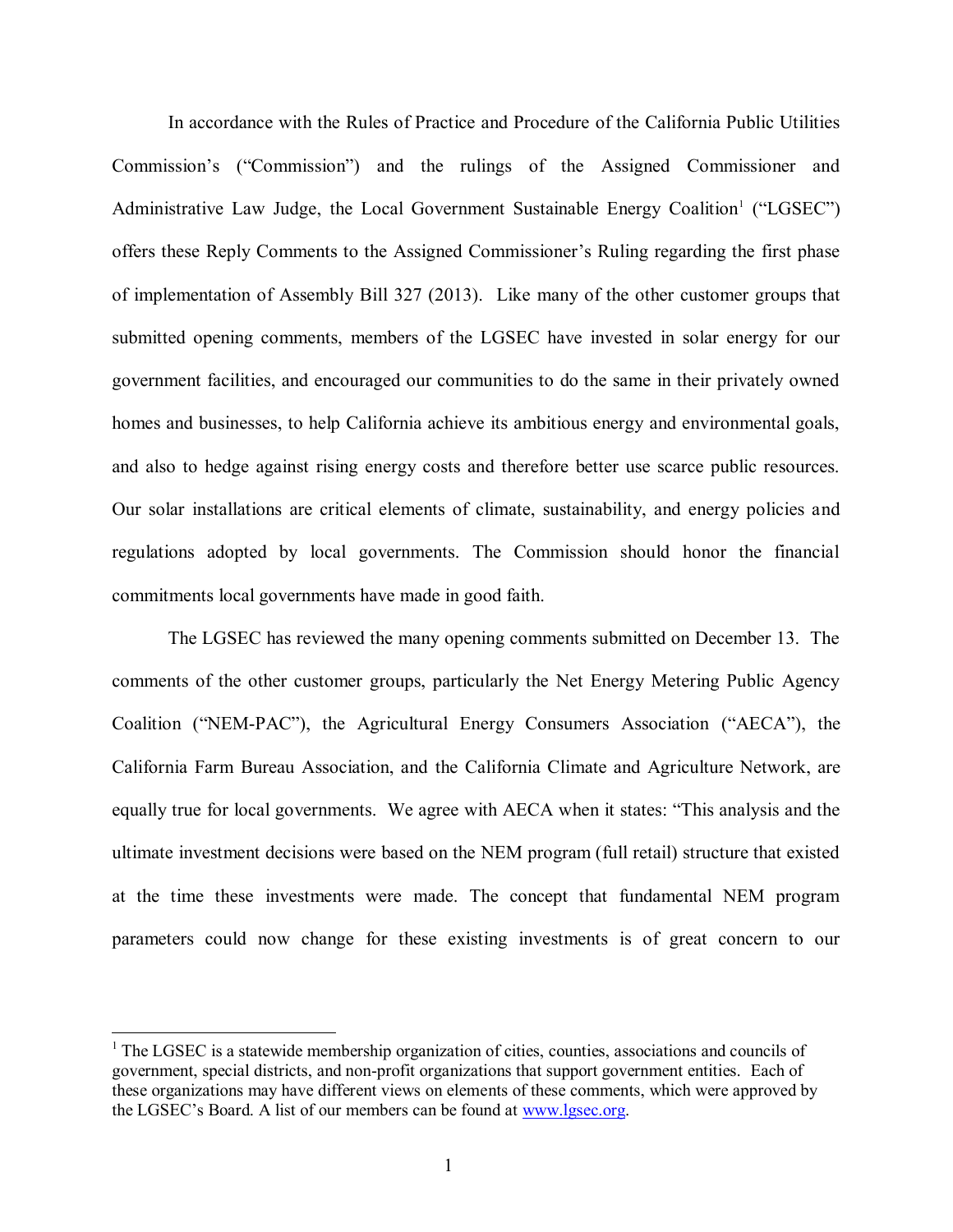members." 2

The LGSEC concurs with the other customer groups on the following issues:

- 1. The Net Energy Metering transition period should be based on the life of the systems. The NEM-PAC's comments on the process local governments have undertaken prior to investing in solar systems are relevant for the LGSEC. Our governing bodies approved these investments based on the expectation they would realize savings by continuing service under the then-current NEM tariff. The transition period to be established by the Commission pursuant to AB 327 should be applied to preserve the *expected savings* which formed the basis of the public agency's decision to undertake a NEM project and, thereby, ensure that public agencies are not penalized for undertaking the resource intensive process of building a NEM project. Industry and interest groups and affected governmental agencies recognize that twenty-five (25) to thirty (30) years is the expected useful life of a photovoltaic ("PV") system and expected payback periods are calculated based on this assumption. This expected useful life approach is consistent with methods used to finance PV installations under AB 811 and similar Property Assessed Clean Energy programs.
- 2. The LGSEC agrees with those parties who suggest that the warranty lifetime is not a good basis for the reasonable payback period. It is unlikely for one to make an investment simply to be paid back. The savings that accrue after the payback period is the whole reason for investing in solar. Using payback period as the grandfathering period would undermine the investment rationale.

As far as using warranties as a proxy, the LGSEC agrees with the Farm Bureau that although warranties are likely a factor in the customer's decision to move forward with the project, just like the payback period, they are not an appropriate standard by which to measure how

 $\overline{a}$ 

 $2^2$  AECA Opening Comments, December 13, 2013, p. 2.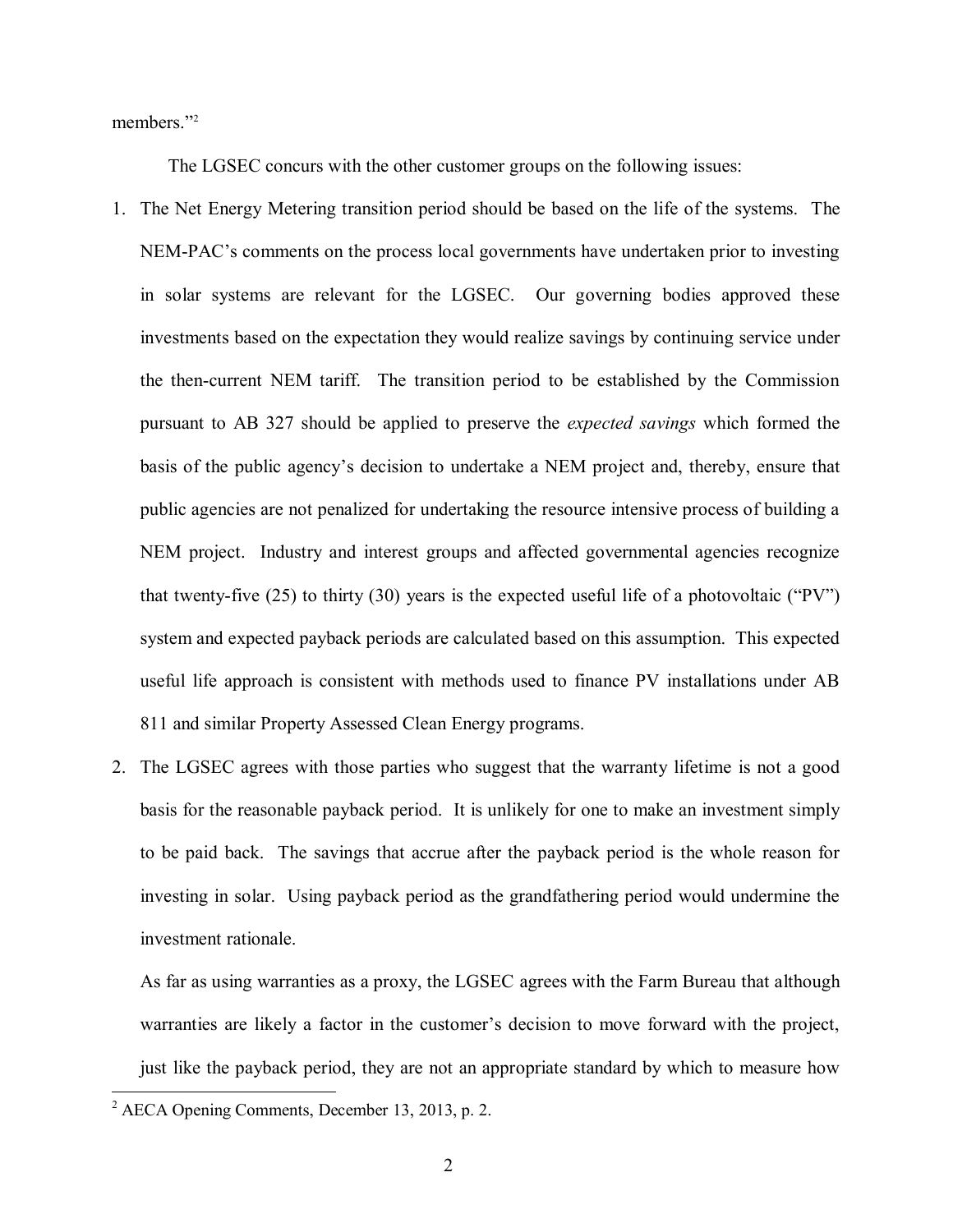long a customer anticipated the system was capable of generating energy to offset usage. The more appropriate reference is the anticipated operational life of the system.

- 3. The LGSEC agrees that the reasonable expected life of a project should commence with the date of interconnection.
- 4. The LGSEC agrees with NEM-PAC that the reasonable expected life of the system should be calculated at 30 years in order to fairly and adequately protect the investment of public sector customers "who justifiably relied on the tariff when making long-term investments in solar PV systems."<sup>3</sup>
- 5. The question of the addition of solar panels or other modifications to an existing system that increases its capacity on or after July 1, 2017, poses an interesting conundrum. Is it more desirable for customers to increase the amount of solar or other eligible renewable electricity being generated from NEM facilities, but then subject those facilities to a tariff and payment structure that are different from the one under which they made the initial investment? Or is it more desirable to leave the existing system, and the tariffs under which it operates, in place, and forego additional renewable energy that could be generated at the customer site, some of which would be used by the customer and the excess which would be exported to the grid? This is an issue that may merit further discussion.

The LGSEC firmly believes that existing systems should receive full retail NEM credit for the 30 year life of the system. Subjecting additions to existing solar systems to the new NEM tariff, while leaving the existing tariff in place for the original system, would create a billing headache for utility providers and customers, as discussed above. However, the number of additions to existing systems will be relatively low and the LGSEC believes that utilities are capable of creating a billing system that reflects both NEM tariffs at each site. If it is deemed

 $\overline{a}$ 

<sup>&</sup>lt;sup>3</sup> NEM-PAC Opening Comments, December 13, 2013, p. 11.